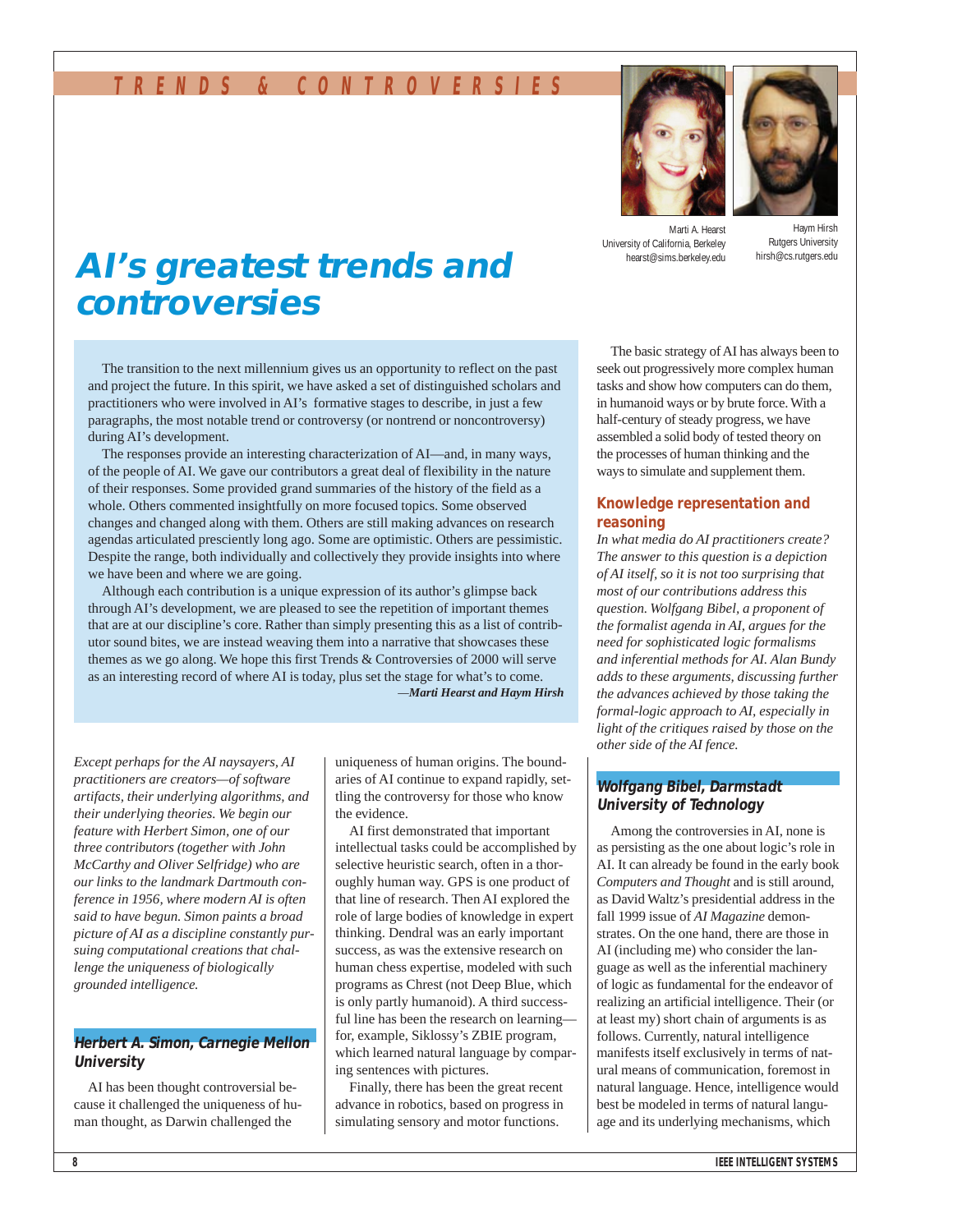so far still is too hard to achieve. Logic is an abstracted, hence simpler form of natural language. Thus it provides an ideal medium for a first approximation.

On the other hand, this longstanding view has always been attacked with a variety of arguments. As far as I can tell, none of these arguments has been convincing enough to damage the logicist position in any substantial way—which does not mean that those attacks have not been successful in some other ways. For instance, we have been forced to live with many variations of logic. Also, we must as yet admit failure

in two fundamental technical issues. One is the lack of a compilation of logical mechanisms rendering them efficient enough for practical applications (pursued, for example, in the area of program synthesis). The other concerns the integration of the great variety of specialized logical mechanisms within a single powerful, versatile, and yet uniform system. This only demonstrates that the logical way is a hard one and takes more time than initially expected, which happens to be true for AI as a whole.

#### **Alan Bundy, University of Edinburgh**

I entered the field of AI in 1971 when I joined Bernard Meltzer's group at the University of Edinburgh. This small group specialized in automated theorem proving and contained a number of people who went on to become academic stars: Bob Kowalski, Pat Hayes, Bob Boyer, and J. Moore. Most work in ATP at that time was based on refinements of resolution—for example, Kowalski's SL resolution, which became the basis of Prolog.

The major controversy at that time was the criticism of so-called uniform proof procedures, which mainly came from MIT, such as by Minsky, Papert, and Sussman. Complete and general provers, such as those based on resolution, were seen as being incapable of proving non-trivial theorems or of application to commonsense reasoning because of the combinatorial explosion. More domain-specific alternatives were being explored. For instance, Hewitt's Planner programming language was designed with various built-in control



AI after Y2K

facilities under user control. These criticisms significantly reduced the efforts in automated theorem proving. It inspired a number of developments in specialized, effective, but incomplete inference mechanisms in AI, which continue to this day.

Meanwhile, a handful of researchers around the world continued to pursue resolution theorem proving. Efficient indexing and storage schemes were developed, and the increasing power of modern computers was exploited. This work has confounded some of the conventional wisdom of the '70s. A string of open conjectures have been solved, especially by the group of Wos, McCune, and others at Argonne National Labs. The most famous of these was the settling of the Robbins conjecture, which had been open since the '30s. Its solution by machine made newspaper front pages across the world.

*Although Drew McDermott still shares many of Bibel's and Bundy's formalist leanings, his view has changed significantly over the years. The one-time proponent of the pure formal-logic AI agenda articulates here his vision, where AI's success arises not from sophisticated representation and reasoning methods, but rather from simple representations and tractable algorithms, where complexity is mastered in the process of formulating a problem so that such methods can be applied. Hans Berliner takes this even one step further—if successful AI bottoms out at simple methods such as bruteforce search, then one of the most important contributions to AI has been Moore's Law and the relentless increases in computer speeds.*

#### **Drew McDermott, Yale University**

In my opinion, the most important trend is the decline in complex knowledge representations and the success of propositional or probabilitistic competitors. By complex representations, I mean those that attempted to include quantification over variables, inheritance, structural descriptions of objects, and diverse inference schemes. These systems have attracted great interest because of an essentially *semantic* argument, of this form: People can have thought *H*; formal system *S* is capable of representing

*H*; therefore *S* is interesting. Unfortunately, these arguments haven't often gotten down to computational brass tacks. The theories tend to float in the ether, mainly to be used as inspiration.

Meanwhile, the successful computational theories have either had no representations at all (sometimes called procedural representations) or have been based on generalpurpose engines for manipulating notations such as Bayes nets or propositional logic. These are general-purpose in the sense that they don't know that the formulas they manipulate have to do with planning or natural language. However, it often requires great ingenuity to translate a new problem into the notation, because it usually lacks all the handy features (such as variables) that make notations flexible. Instead, a symbol stands for a single proposition that has a single number representing the degree to which it is believed (0, 1, or a probability). What you get for the pain of fitting into this straitjacket is that your problem actually gets solved.

I expect this trend to continue and for the original semantic argument to turn out to be a mirage. It will turn out that everything worth doing can be done with simple representations.

#### **Hans Berliner, Carnegie Mellon University**

I consider the most important trend was that computers got considerably faster in these last 50 years. In the process, we found that many things for which we had at best anthropomorphic solutions, which in many cases failed to capture the real gist of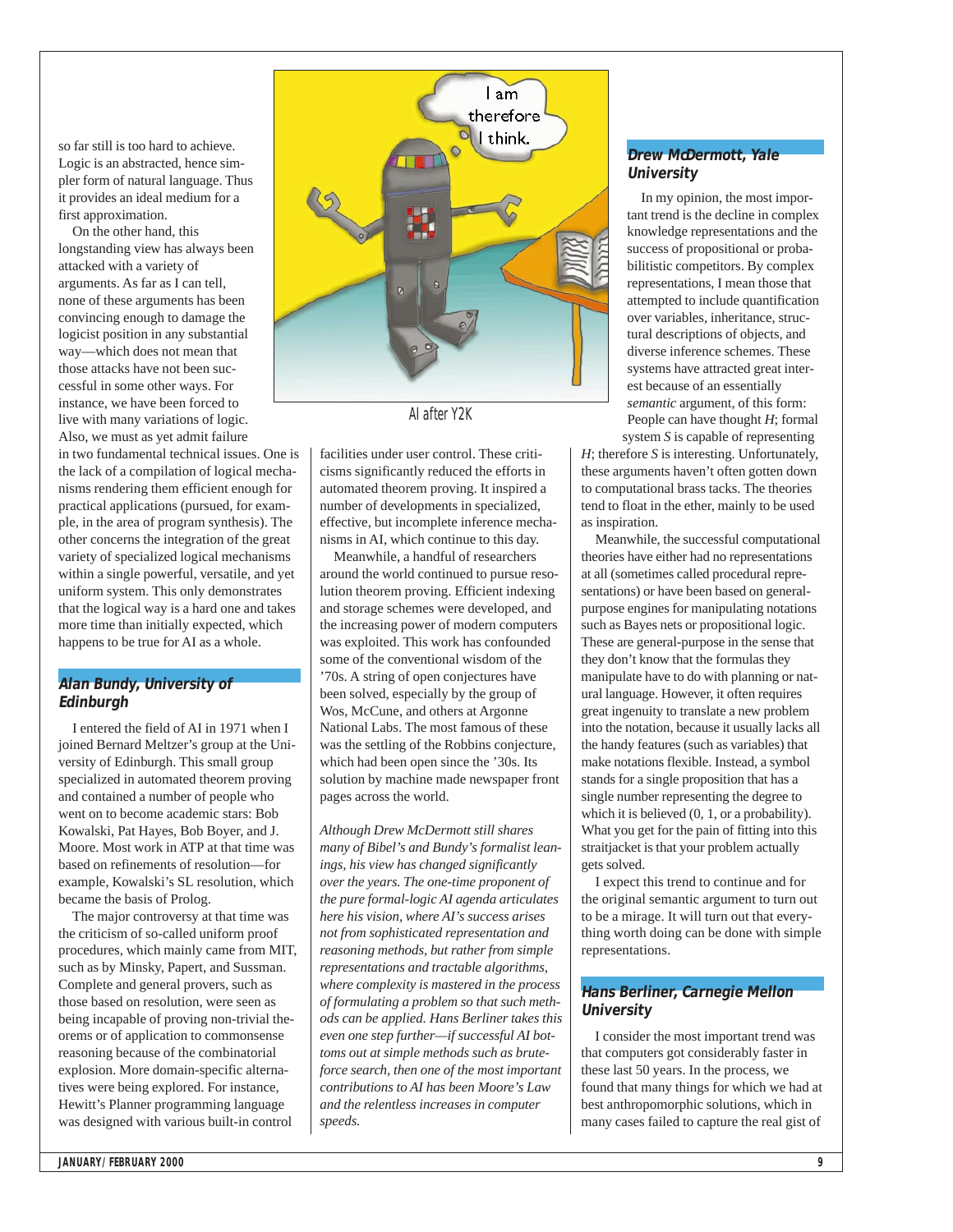a human's method, could be done by more brute-forcish methods that merely enumerated until a satisfactory solution was found. If this be heresy, so be it.

*Ed Feigenbaum's contribution goes one step higher and argues for the need for knowledge representation, countering recent efforts that claim that the world in which an intelligent artifact operates is the suitable and necessary representation for building successful AI artifacts. Feigenbaum then turns the focus around from knowledge representation to knowledge itself, arguing that when AI has had success in complex reasoning tasks, it has typically depended on encoding and exploiting knowledge of the domain. Feigenbaum also provides an important admonition to critics of AI to be constructive rather than opaque in their cynicism toward AI. Finally, Bruce Buchanan shares Feigenbaum's focus on the importance of knowledge, but paints a middle ground. The long-standing clashes between formal logic-based approaches and knowledge-based techniques lay not in disagreement about which approach is right but rather from agreement about the importance of commonsense reasoning for AI, with differences centering only on where the common sense should lie.*

#### **Edward A. Feigenbaum, Stanford University**

There is no question that the "mainstream" path of development of AI since 1966 has been the path of knowledge-based systems for achieving intelligent behavior in programs. The first decade of AI research concentrated on process, particularly the problem-solving processes (such as GPS or theorem proving) that were called, by Newell and Simon, weak methods. But these methods became strong only by adding substantial bodies of domain-specific knowledge. The proof of this came with the proliferation of powerful expert systems (knowledge models of expertise). Yet AI researchers moved from process to content (knowledge) only very slowly because knowledge is domain-specific—hence, viewed as someone else's field of work, and smacked of application, not CS research. Minsky made this his theme in his Turing Award lecture in the late 1960s, entitled "Form vs. Content in Computer Science."

Yet the issue remains strong to this day.

In the 1980s, a backlash to the mainstream knowledge-based approach developed. Call it *anti*representation or *0*representation. This was an antiknowledge representation (antimodeling) view. In this view, comprehensive knowledge modeling of the real world was much too difficult; therefore, the real world itself had to serve as its own best model. The role of the cognitive agent was to respond effectively and adaptively to actual situations encountered in interactions with the real world. Much experimentation has shown that relatively simple behaviors can be achieved in this way, but there are no examples of complex cognitive behavior (such as expert-level problem solving in a domain) that has been achieved in this manner.

Both of these are themes and controversies within AI. But the idea of AI has always touched raw nerves in some circles outside AI. Some philosophers have objected, with arguments that are sometimes vague, sometimes elaborate, that "something else" is involved in thinking that is not modeled by information-processing programs for computing machines. AI researchers have countered that, although it might take decades to work out all the scientific details, there is nothing else other than information processing underlying thought. Other skeptics are practitioners in subdisciplines of computer science other than AI. They simply cannot believe that the relatively simple computers on which they write their database programs, operating systems, graphics, or numerical algorithms can be the substrate for models of thought. Critics have offered nothing but their skepticism and negativism. Science thrives on criticism, providing that the critics offer something else as a counter to something. The controversy can then be resolved by further experiment and theory making. But the critics of the AI enterprise have been particularly unhelpful in this regard.

#### **Bruce G. Buchanan, University of Pittsburgh**

The most substantive controversy in AI that I participated in was framed, at the time, as whether intelligence derived primarily from logical reasoning or from knowledge. It was thought by many, unfortunately, to be an exclusive *or*.

The Dendral program was an existence proof that computers could couple technical knowledge with simple inference mechanisms—no more sophisticated than *modus ponens*—to reproduce the results of highly intelligent scientists.<sup>1</sup> Ed Feigenbaum went on record early with the "knowledge is power" theme. I was struggling with engineering the knowledge of chemists into production rules so that we could use one simple inference mechanism and extend its scope solely by writing new declarative statements, conditional rules, and specialized predicates. It was the model for Mycin and the whole first generation of knowledge-based systems.2,3

The logicists in AI at that time were building on the success of resolution theorem proving and looking for extensions to firstorder logic that would encompass commonsense modes of inference. Default reasoning will always be important in some form—for example, when specialized knowledge has been exhausted or none of it seems to apply. So the controversy was never about whether common sense is necessary but how much it should be built into the logic or into the knowledge base. <sup>4</sup> Evidence to date shows that successful applications can be built as knowledge-based systems while we are waiting for the final answer.

- 1. R.K. Lindsay et al., *Applications of Artificial Intelligence for Chemical Inference: The DENDRAL Project*, McGraw-Hill, New York, 1980.
- 2. B.G. Buchanan and E.H. Shortliffe, *Rule-Based Expert Systems: The MYCIN Experiments of the Stanford Heuristic Programming Project*, Addison-Wesley, Reading, Mass., 1984.
- 3. E.A. Feigenbaum and B.G. Buchanan, "DENDRAL and Meta-DENDRAL: Roots of Knowledge Systems and Expert System Applications," *Artificial Intelligence*, Vol. 59, Nos. 1–2, 1993, pp. 223–240.
- 4. D.B. Lenat and E.A. Feigenbaum, "On the Thresholds of Knowledge," *Artificial Intelligence,* Vol. 47, Nos. 1–3, 1991, pp. 185–250.

#### **Machine learning**

*One tantalizing cognitive task that has been central to AI since its earliest days is learning. Both Oliver Selfridge and Donald Michie identify learning as the key to AI's future. Although Selfridge grounds his arguments on the primacy of learning in human behavior, Michie focuses on the recent con-*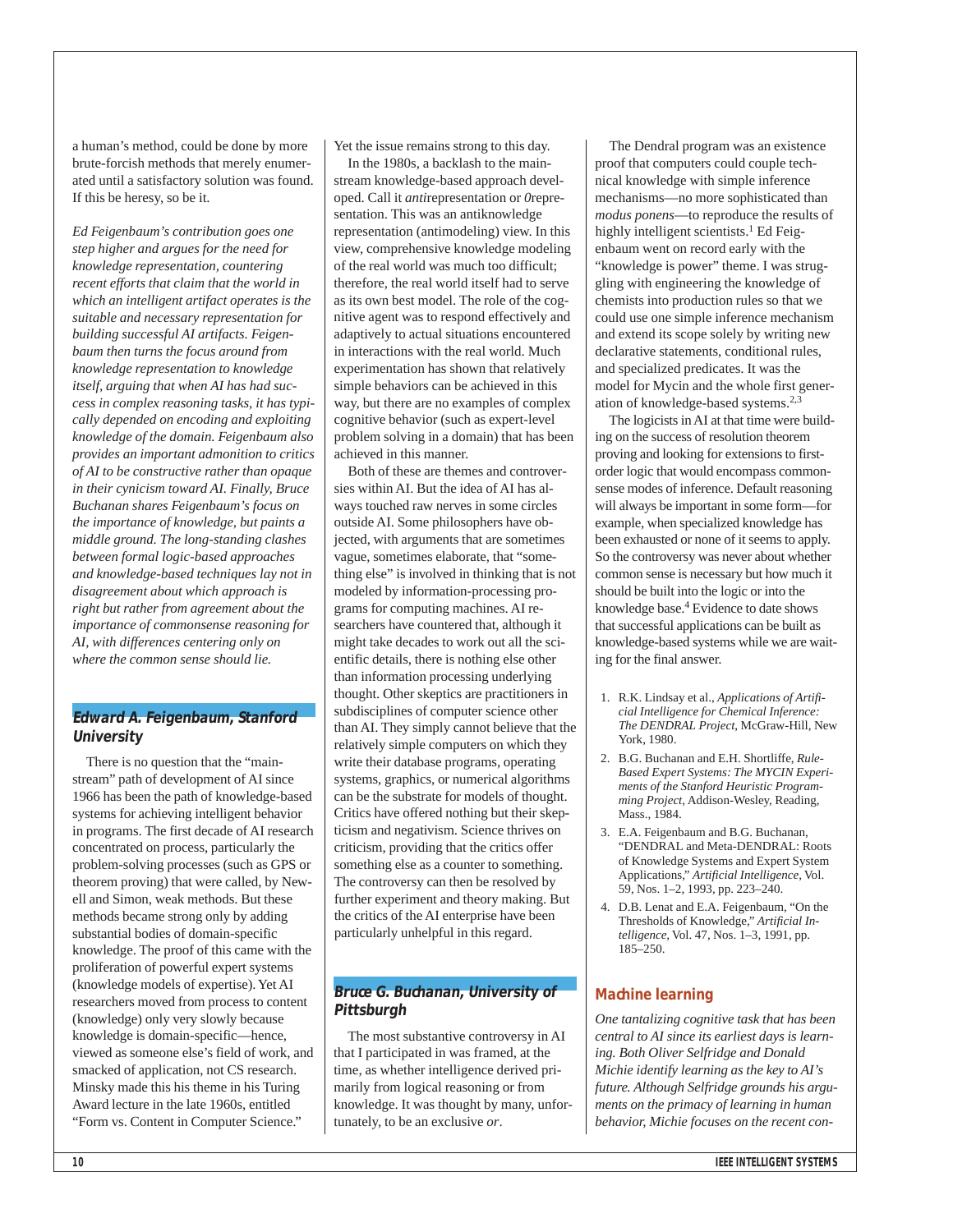# **Coming Next Issue**

**March/April**

*vergence of advances in both learning and deductive reasoning. Both lend strong credentials to their arguments—Selfridge's dating back more than 40 years, including his participation in the 1956 Dartmouth conference, and Michie's dating back to his even earlier code-breaking work with Alan Turing during World War II.*

#### **Oliver Selfridge, MIT and GTE/BBN**

"Can you think of some chore or duty that a person does that she doesn't do better the second time? Or can you think of some chore or duty that a computer does that it does do better the second time?"

A chief essence of human intelligence is continuing learning or adapting, and we rely on that all the time. It is change and the handling of change that triggers learning and adapting: we do not program our children with rigid rules, because they will have to change anyhow, through learning and adapting. Machine learning is the most important aspect of AI, and not just learning particular skills or subroutines, but rather, everything, including behavior, cognition, symbolic manipulation, models of the world, and, above all, goals and what to want. An especially profound piece of learning is called common sense, to which increasing attention is being paid.

This suggests that AI software should be more concerned with being changeable and all that that implies—than with satisfying specifications; that is, with being correct. Machine learning is growing steadily, and in that field I include both neural nets and genetic programming, because both are occupied with dealing with changes. In people, though, learning and adapting take place at many levels simultaneously and continually, and we in machine learning must find out how to build our models and software to do so too.

"Find a bug in a program, and fix it, and the program will work today. Show the program how to find and fix a bug, and the program will work forever."

#### **Donald Michie, Artificial Intelligence Applications Institute, University of Edinburgh**

Reviewing the 50 years since Alan Turing's 1950 paper in *Mind*, I see the most

### **Data Mining II Data Mining II**

Guest Editors: David Waltz and Se June Hong



Extracting and abstracting useful information from massive data is becoming increasingly important in many commercial and scientific domains. The process of data mining includes generating predictive models; clustering or segmenting database events into coherent groups; and finding patterns, anomalies and trends, and other abstractions. The second part of this double issue will feature articles on data-mining techniques, with an emphasis on practical usefulness, scalability, and the capability to handle noisy data.



**computer.org/intelligent**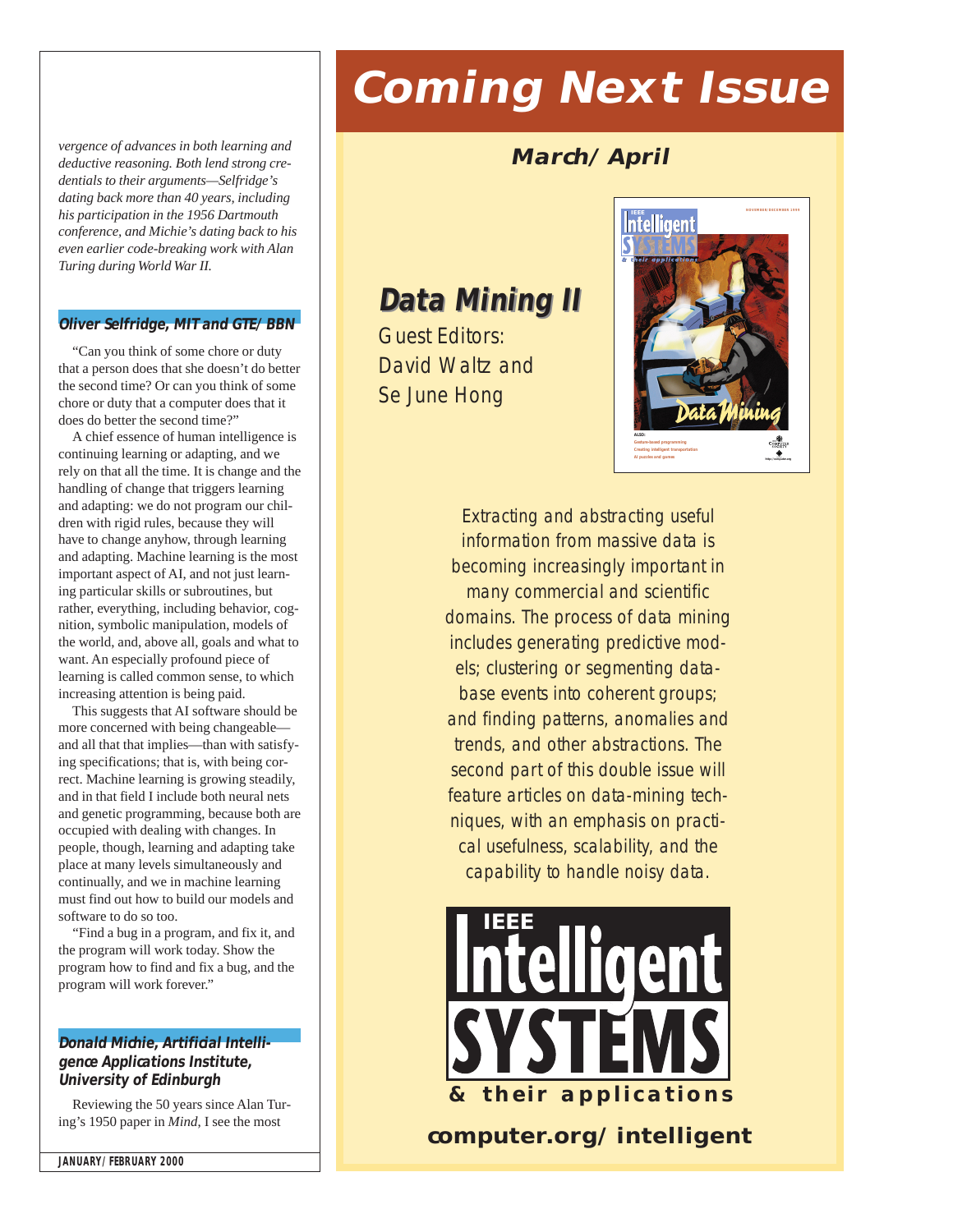## **How to Reach Us How to Reach Us**

#### **Writers**

For detailed information on submitting articles, write for our Editorial Guidelines (isystems@ computer.org), or access computer.org/ intelligent/edguide.htm.

#### **Letters to the Editor**

Send letters to

Managing Editor IEEE Intelligent Systems 10662 Los Vaqueros Circle Los Alamitos, CA 90720 dprice@computer.org

Please provide an e-mail address or daytime phone number with your letter.

#### **On the Web**

Access computer.org/intelligent for information about IEEE Intelligent Systems.

#### **Subscription Change of Address**

Send change-of-address requests for magazine subscriptions to address.change@ieee. org. Be sure to specify Intelligent Systems.

#### **Membership Change of Address**

Send change-of-address requests for the membership directory to directory.updates@ computer.org.

#### **Missing or Damaged Copies**

If you are missing an issue or you received a damaged copy, contact membership@ computer.org.

#### **Reprints of Articles**

For price information or to order reprints, send e-mail to isystems@computer.org or fax +1 714 821 4010.

#### **Reprint Permission**

To obtain permission to reprint an article, contact William Hagen, IEEE Copyrights and Trademarks Manager, at whagen@ieee.org.



notable trend in AI as springing from the recent confluence of two subtrends, each in itself notable—namely,

- machine learning, experimentally initiated by A.L. Samuel in the mid 1950s and lifted to concept-learning level by Earl Hunt in the early 1960s, and
- automation of deductive reasoning, formulated as a real-world problem by John McCarthy in the late 1950s and underpinned by J.A. Robinson's resolution algorithm in the mid-1960s.

The subsequent confluence, today termed inductive logic programming, was initiated by Banerji and Sammut in the early 1980s and independently during the same period by Ehud Shapiro, after an earlier theoretical insight by Gordon Plotkin. Automated induction has since been further developed by Stephen Muggleton and others and applied to theory formation in a number of applied sciences. The reason for attributing high AI importance flows from the nature of scientific discovery, widely regarded as one of the more conspicuous and consequential manifestations of articulate human intelligence.

The most notable nontrend has resulted from consistent disregard of the closing section, Learning Machines, of Turing's 1950 paper. A two-stage approach is there proposed:

- 1. Construct a teachable machine,
- 2. Subject it to a course of education.

Far from incorporating Turing's incremental principle, even the most intelligent of today's knowledge-acquisition systems forget almost everything that they ever learned every time their AI masters turn to the next small corner of this large world. As someone who knew Alan Turing well and what he had in mind, I rate this as the most significant nontrend by far of the half-century. Let us now change this.

#### **AI: An interdisciplinary challenge**

*What will it take to achieve AI? Three of our contributors argue for the need for broad literacy well beyond the confines of any single discipline. Nils Nilsson points to the breadth of disciplines he has had to study over the course of his long involve-*

*ment in AI. Despite seeing intelligence as a complex and interdisciplinary phenomenon, he is nevertheless optimistic about the enterprise. Aaron Sloman's complementary contribution points to the slow, if steady, progress that AI has been making and the range of complex problems that still challenge us as demonstration of the indisciplinary breadth of challenges that we face. David Waltz discusses how the complexity of many human cognitive tasks was a surprise to many, echoing the arguments of Nilsson and Sloman about the need for broad literacy in AI. Waltz also points out the intriguing possibility that the development of fMRI might soon enable a bottom-up agenda for AI based on study of the human brain.*

#### **Nils Nilsson, Stanford University**

AI shows all the signs of being in what the late Thomas Kuhn called a pre-paradigmatic, pre-normal-science stage. It has many ardent investigators, arrayed in several camps, each claiming to have the essential approach to creating intelligence in machines. We have logicists, Bayesians, connectionists, evolutionists, intensive computationalists, heuristic searchers, control theorists, reinforcement learners, reactivists, embodied computationalists, and on and on. It might be that *intelligence* (of the sort that we would want in flexible, autonomous robots, for example) is the kind of multiplex for which no single science or paradigm will ever emerge. Each of these approaches, and possibly more, will contribute its part to an overall design.

For my part, I tell students that to be successful in future AI research they will have to be familiar with several disciplines. Among those that I have had to learn a bit about are statistics, machine learning, logic, control theory, linguistics, computer science, discrete and continuous (!) mathematics, cognitive psychology, philosophy of mind, and ethology, as well as all of the core AI techniques that have been explored over the last 50 years or so. Yes, people will make some specialized advances from a base of just one or two of these, but to achieve human-level AI (which has always been my goal) we'll need Renaissance people who can draw on a wide variety of disciplines. I hope some are out there!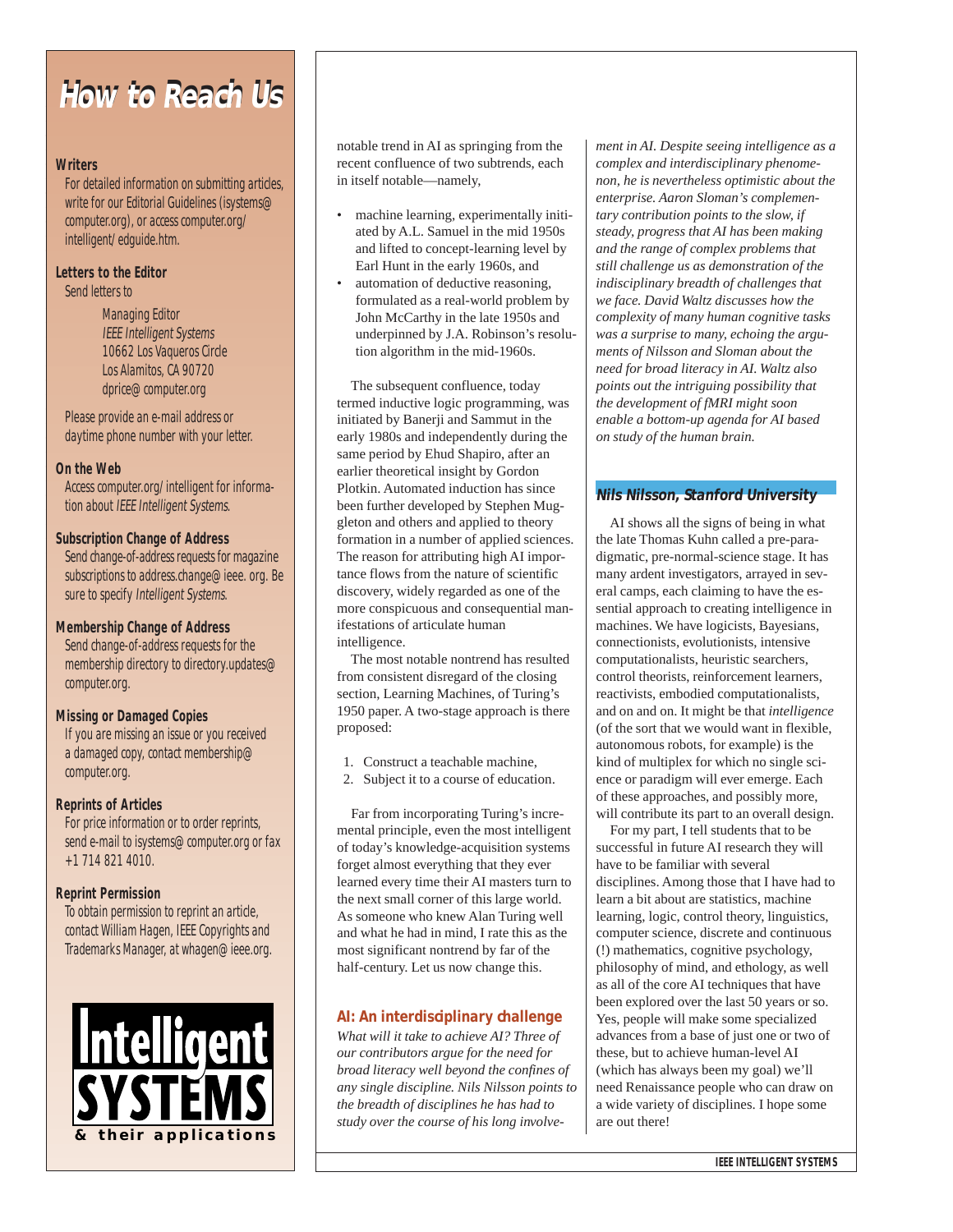#### **Aaron Sloman, University of Birmingham**

AI has two themes:

- engineering (making useful things) and
- science (investigating natural intelligence and what sorts of intelligence are possible, and how).

AI as engineering has had many small but useful advances, often hailed as major revolutions by their promoters (one notable trend!).

AI as science moves very slowly, revealing

- what the problems are and
- why all the plausible mechanisms are inadequate.

AI as science is multidisciplinary: it feeds on and contributes to neuroscience, psychology, linguistics, logic, biology, social sciences, computer science, software engineering, mathematics, and philosophy.

Progress is very slow. We understand little about the functions of vision in human beings. We can see far more than physical properties of objects. We see functions, causal relations, happiness in a face, gestures, and what Gibson called affordances. But what all that means is not clear. Because we can't yet accurately characterize visual abilities of squirrels, or humans, we are nowhere near explaining or replicating them.

An often-noted related human capability is spatial reasoning. But nobody has a good characterization of what that means. So all proposed models are far from adequate.

And then there's consciousness and emotions—much hyped and little understood.

Progress might come from an important recent trend, away from focusing on forms of representation and algorithms toward considering types of architectures for complete systems. This might lead to important new developments, especially if instead of looking only at what normal intelligent adults can do we also consider infants, people with various kinds of brain damage, and other kinds of animals, providing clues to our evolutionary history, shedding new light on what we are now and how we might be modeled and replicated. We need to explore our neighborhood in design space. But we also need to attend to fine-grained results, from neuroscience and so forth.

#### **David Waltz, NEC**

The most striking trend from my perspective has been the steady increase in my estimate of the complexity of duplicating human mental performance. When I was a grad student, I believed that modeling introspection and language would be sufficient. Experimental psychology was likely to be useful to AI, but we would not need to understand neuroscience, and emotions and clinical psychology were irrelevant. (It was hard to see how we'd ever be able to ethically measure what was going on inside human brains in any detail.) Logic would need to be modeled, and it would need to be extended to handle representations of events. Computations were likely to be expensive—there was no notion of NPcompleteness—so heuristics would be needed. Even as late as 1980, the expert systems community still held beliefs fairly similar to these, although the need for more complex logics for general reasoning had become evident.

Today, it is hard to see how we would have missed the vast complexities required to model generic human-like thought, let alone the thought of a particular individual. There are many different reasoning styles, heavily influenced by individuals' experiences (such as using analogical reasoning from precedents, not just logic). The problem of generating an event or situation representation from sensory inputs is wildly underspecified, and dependent on current individual goals. Also, fMRI has made it likely that neuroscience will play a major role in informing AI (for example, distributed representations seem well established).

The big question remaining is whether distance to the biggest goals of AI will continue to remain constant or increase as time goes on, or whether we're closing the gap.

*Other contributors have taken up some of the difficult issues discussed above. Rod Brooks points out that how perception works is still a mystery and must be understood in order to model intelligence. The joint contribution by Randall Davis and Howard Shrobe expands on the need for further study of the use of visual representa-* *tions in AI. Margaret Boden discusses the complexity in achieving such distinctly human traits as emotion and creativity. Ryszard Michalski, on the other hand, articulates the challenge of building intelligent systems that help people capitalize on the overwhelming range of information that modern society is constantly producing.*

#### **Rodney Brooks, MIT**

For me, the most important change in AI happened in the 1980s when some people realized that the model of reasoning used in AI was very different from what happens inside the heads of people, very different at any level of abstraction used for the descriptions. Such differences do not invalidate the nonhuman approaches airplanes are good examples of very useful machines that operate very differently from the way real birds operate. But the realization in AI opened up new ways of doing things and new avenues to go down, especially in the area of robots embedded in the real physical world. This, coupled with the vast increase in onboard computer power that we can put on robots, has let us push against the boundaries of what our artificial perceptual systems can do. And this leads us to the current conundrum in which we find ourselves.

The mass of the human brain is perhaps 50% devoted to perception. We now have enough computer power to rival the neural systems of insects and small animals, but we do not know how to organize that computation to do perception, or at least generate the dynamics of perception coupled to action, anywhere near as well as those simple creatures do. We have gotten pretty good at motion vision from a stable platform and at face detection in limited circumstances, but are not very good at motion vision from a moving platform, general face detection (at the level at which a sheep can perform, say), facial feature understanding, facial recognition, general vision for navigation, and object segmentation, and we are truly hopeless at object recognition (a subject on which I and countless others have written PhD theses) in general circumstances.

We know that in biological systems adaption or learning is used extensively in all these areas, but we have not seen good ways to connect any current understanding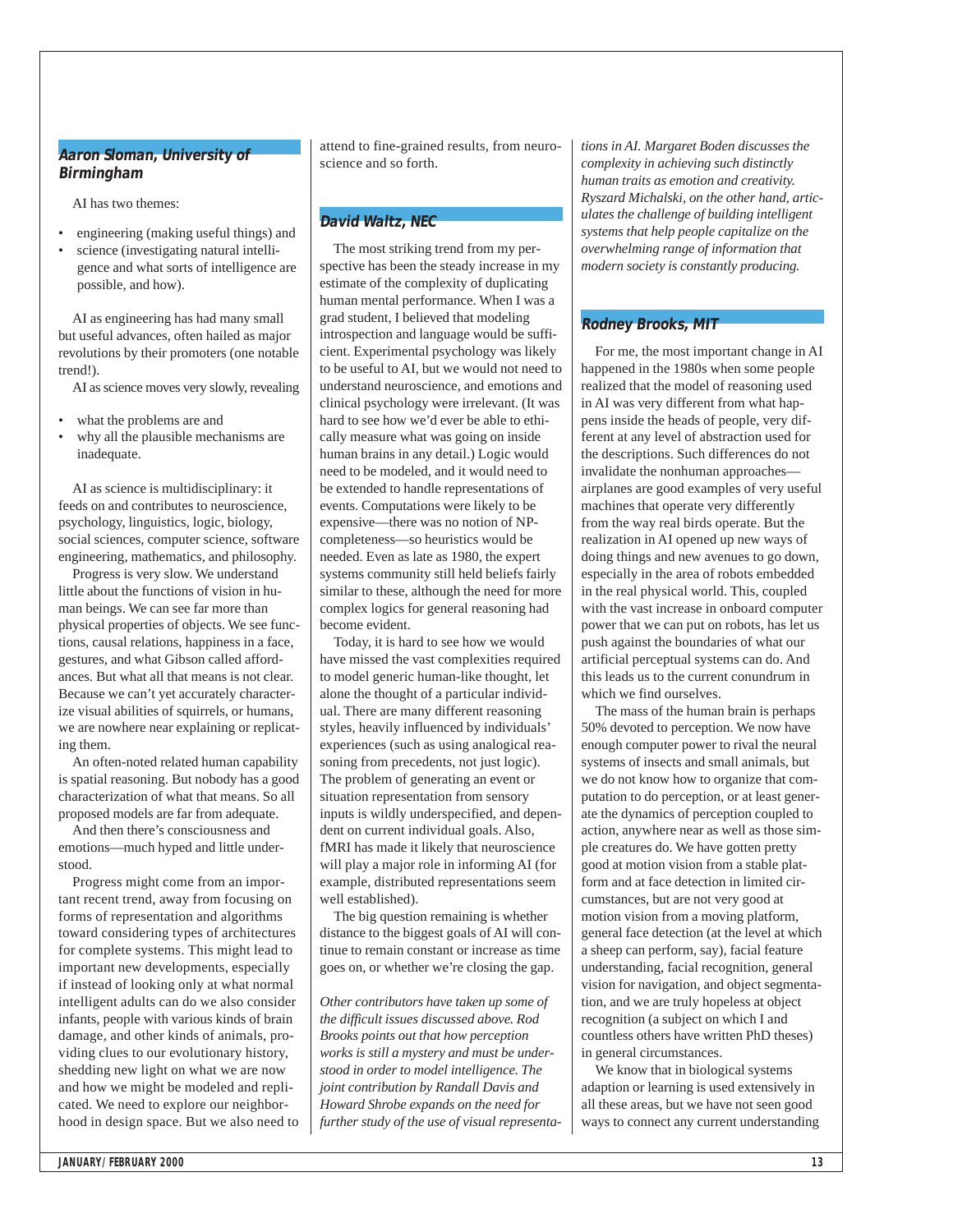### **Coming Up Next**

**Does KDD Uncover New Insights?**

from machine learning to these domains. We await a few good maverick young students to have some critical insights and show us how blind we old fogies have been for the last few years.

#### **Randall Davis and Howard Shrobe, MIT**

For much of its life, AI has been heavily influenced by what it saw in its early stages as exemplars of intelligence—namely, the sort of symbol processing found in books such as *Principia Mathematica* and in tasks such as playing chess, proving theorems, or planning, all of which involve reasoning with textual representations. We've made substantial progress on these tasks but have paid relatively less attention to reasoning with other modalities of representation.

Examples of using other modalities include the work done on reasoning with diagrams and the work in robotics on embedded intelligence, both of which develop representation and reasoning methods distinct from the traditional textual approach. Still, the notion of diagrams as a basis for intelligent inference, visual imagery, and related notions have received insufficient attention, it seems to us, especially considering how prevalent they appear to be in our everyday intelligence and in our brain anatomy. It would be useful

and possibly important to take seriously the notion of diagrams and images as fundamental representations for intelligence.

Another way to come at this is to say that perhaps vision (and sensory modalities) ought not to be treated as input channels whose information must be condensed and turned into textual symbolic representations before intelligent processing can occur. Instead, there might be significant intelligence going on much earlier—when the information is still in the form of images. This is hardly a new speculation; the point is simply that relatively little work has taken it seriously, considering how plausible it is and how valuable the payoff it might provide.

#### **Margaret A. Boden, University of Sussex**

In the early days of AI, a high proportion of AI models dealt with motivation, emotion, personality, and social interaction. By the 1970s, this was no longer so. The problems were too complex to be fruitfully approached. Because they all involve the scheduling and prioritizing of several goals, they could not be properly addressed before AI research could cope with singlegoal systems. Now, there is some promising research on computational architectures for motivation and emotion, on (still fairly primitive) implemented models of emotional intelligence, and on social behaviors such as cooperation and communication. I expect these areas to be increasingly important in the next century.

Another area of growing importance is AI creativity. Virtually no one in the early days mentioned creativity as an AI topic. But since then some important work has been done, on science, the arts, and everyday thinking (analogy). At present, the most intractable problem is how to enable the computer to evaluate its own novel "ideas." Until AI systems can be fruitfully (although not infallibly) creative, their ability to model—and even to aid—human thinking will be strictly limited.

The study of self-organization will be another crucial area. This topic has been addressed for many years in certain types of connectionism, and is now featured in various new ways in A-Life.

Finally, AI scientists must learn how to integrate the insights, and computational

strengths, of different methodologies. Hybrid systems, much more ambitious than those known today, will be needed to model real intelligence.

#### **Ryszard Michalski, George Mason University**

By "intelligence," we mean a set of capabilities that let a system with limited resources (energy, time, and memory) operate under limited input information (incomplete, uncertain, inconsistent, or incorrect). To have such capabilities, a system must satisfy three conditions. It must

- have sensors that allow it to collect information;
- be able to turn information into knowledge (abstracted, organized, and generalized information)—that is, to be able to learn; and
- be able to use this knowledge to achieve its goals (inherited, embodied, or generated internally)—that is, to reason.

A system satisfying these three conditions is called intelligent. AI's goal is to understand and build intelligent systems.

One of the most important directions of AI (or computational intelligence) for the new century is to build intelligent systems that will let people access and utilize enormous amounts of information generated by modern societies in various forms (texts, images, speech, and multimedia) for making informed decisions. Such systems should be able to help people to derive target-oriented knowledge from information obtainable from diverse sources (the Internet, books, journals, and other people).

#### **The practice of AI**

*All disciplines—AI included—have a social structure as well as an intellectual one. We also received contributions commenting on the practice of AI research itself. Jerry Feldman discusses the conflict between methodology-driven and phenomenon-driven research in AI, as well as the conflict between quantitatively evaluable research and the more creative and often less quantifiable research necessary for a constantly growing discipline. A second part of the contribution of Davis and Shrobe (which we chose to include here separately) also addresses this concern, focusing on its ramifi-*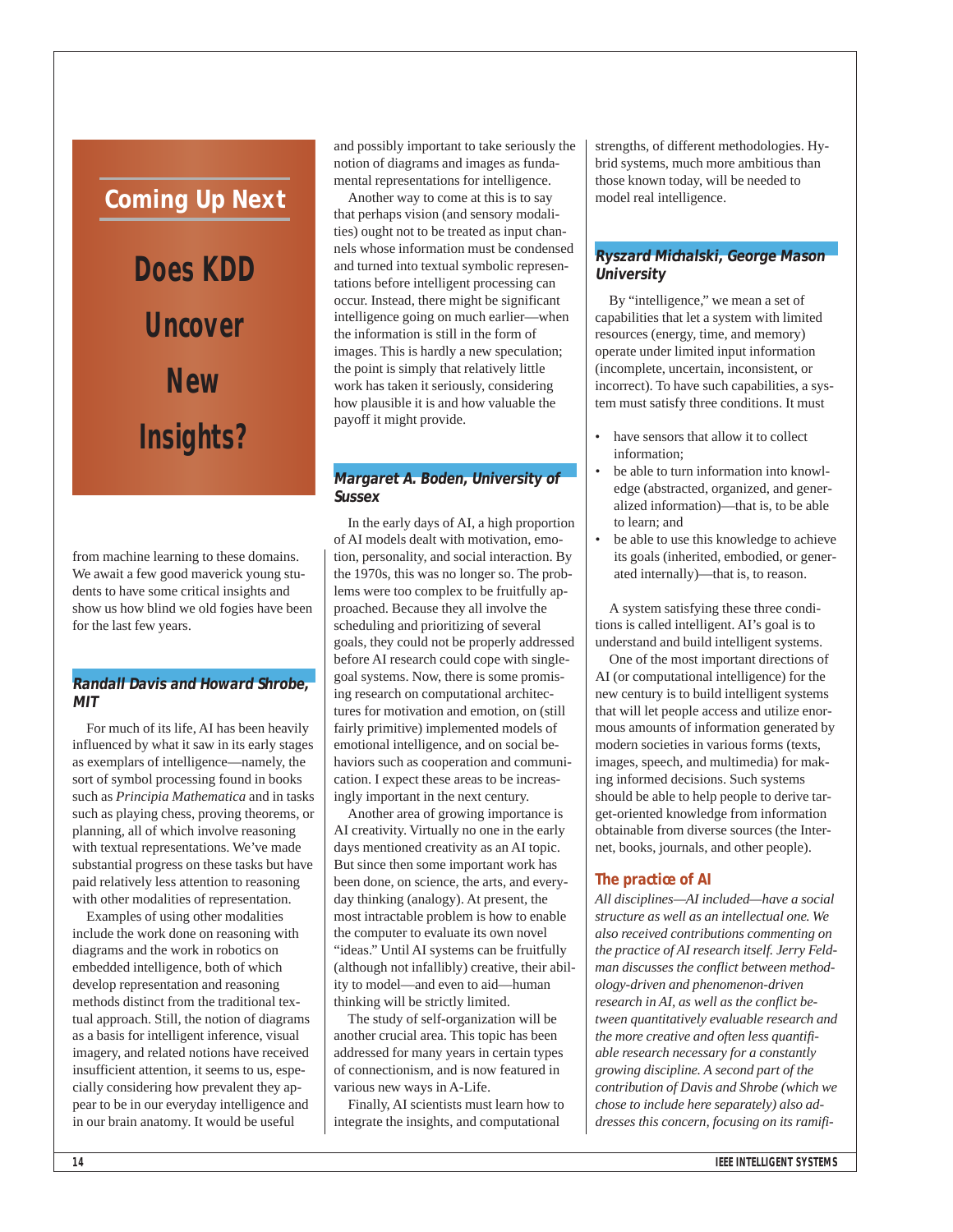*cations in acceptance standards in our discipline's journals and conferences. Hubert Dreyfus, a longtime critic of AI, also discusses what makes a field a science and emphasizes the need for self-criticism.*

#### **Jerry Feldman, University of California, Berkeley, and the International Computer Science Institute**

The continuing conflict that has been most important for me is that between methodology-driven and phenomenondriven research. AI defines itself by methodology: there are still many who equate AI with formalization in predicate calculus, and newer guilds are based on reinforcement, subsumption architecture, graphical models, and so on. There are powerful forces driving this social behavior, but it does conflict with the original AI goals of understanding and implementing intelligence. There was, for me, an exciting ecumenical period around 1980, but then connectionism was narrowed to cover only what could be studied using back-propagation in uniform layered networks.

What has been more disturbing is the almost total lack of conflict over the demise of basic research in AI (and most other fields as well). The standard explanation, which seems right to me, is that the end of the Cold War removed the motive of fear that was behind societal support of basic science. One can hope that the current requirement of immediate payoff from every effort will pass, but there is no sign of this. There is a federal law, the Government Performance and Results Act of 1993, that mandates numerical measures of progress for every funded project. Some of us continue to indulge in curiosity-driven research, but progress on the basic questions of intelligence is much slower than it could be with even modest societal support.

#### **Randall Davis and Howard Shrobe, MIT**

As a young science, AI has gone through predictable struggles over what ought to constitute a publishable result. Some early conference papers describe programs that were little more than one-trick ponies; others simply contained speculations about

how a program might be built. Over time, more and more came to be demanded for publication, both in terms of a more substantial body of test cases and an increasing formality in characterizing results. The appropriate balancing point between innovative ideas and formally characterizable results has always been controversial. Even so, there is a feeling that the pendulum might have swung too far of late, demanding even of conference papers the sorts of development and maturity of ideas that are required of archival journal publications. This is problematic: If even conference papers require fully developed results, where is the venue for the untried, the innovative, the outlandish? Every field needs some degree of unconventional thinking to keep it fresh; there needs to be a place for this in AI that provides broad exposure. Conference papers, with their inherently limited length and limited lifetime, are an appropriate place and an appropriate venue to get the ideas into circulation in the community. Program committees should take this into account, with an appropriate set of standards for this category of papers.

#### **Hubert L. Dreyfus, University of California, Berkeley**

A mature science progresses by setting forth clear predictions and subjecting them to falsification, then asking why the prediction failed, which assumptions turned out to be sound, and which unjustified, and so learning from mistakes. By such standards AI is only half a science. In the first 20 years—from roughly 1960 to 1980—it had clear goals and forthright predictions as to how and when they would be achieved. The goal was programming computers to perform in intelligent ways, and the method was to use symbolic knowledge representations.

That symbolic AI clearly failed to reach its goals is to its credit. Being able to fail means the claims were not vacuous, and recognizing failure leads to a science progressing by forming new hypotheses or undergoing a revolution. What always amazes me is that no one in AI ever stops to contemplate his or her setbacks and disappointments. They either claim, like Simon, that what they were setting out to do, they did, or, like Lenat, are about to do, or, like McCarthy, is harder to do than they realized, but no one seems to ask whether they

were perhaps on the wrong track.

Rather, they simply show they were on the wrong track by abandoning some approaches—for example, rule-based expert systems and large commonsense knowledge databases—and turning toward modest, sober, engineering problems and statistical approaches. It's striking that we read nothing about ambitious projects like CYC and COG: neither that they have failed nor that they are making progress. It's as if physicists at the turn of the previous century had hushed up their failure to find the ether drift and just turned away from cosmology to more modest projects. There is nothing wrong with such a pragmatic approach. But a lack of self-criticism does make a mockery of the claim that AI is a mature and slowly progressing science, and it exposes AI to the risk, noted by Santayana, that those who don't understand their history are doomed to repeat it.

#### **The big picture**

*We near our journey's conclusion with several sweeping views of the discipline's history. First, Roger Schank focuses on AI's quest to model and understand the human mind. He touches upon themes broached by many of our other contributors—and includes irreverent pokes in a number of directions, such as AI's entrepreneurial '80s and those with formalist proclivites. Saul Amarel, on the other hand, discusses the field's maturity in terms of its transition to work grounded in real-world problems. Amarel, alone among our contributors, identifies the (ongoing) vital role that government funding agencies have had in the progress in our discipline. Barbara Hayes-Roth reflects on the many strands of research that make up our field, emphasizing that this rich mosaic of efforts—and often controversies—is what collectively defines our enterprise.*

#### **Roger C. Schank, Northwestern University**

Once upon a time, AI was about the mind and how it worked. The main controversy of the old days was whether computers should attempt to model how things were done by people or whether computers should follow methods that no person could ever do and that might actually improve on people. Those who followed the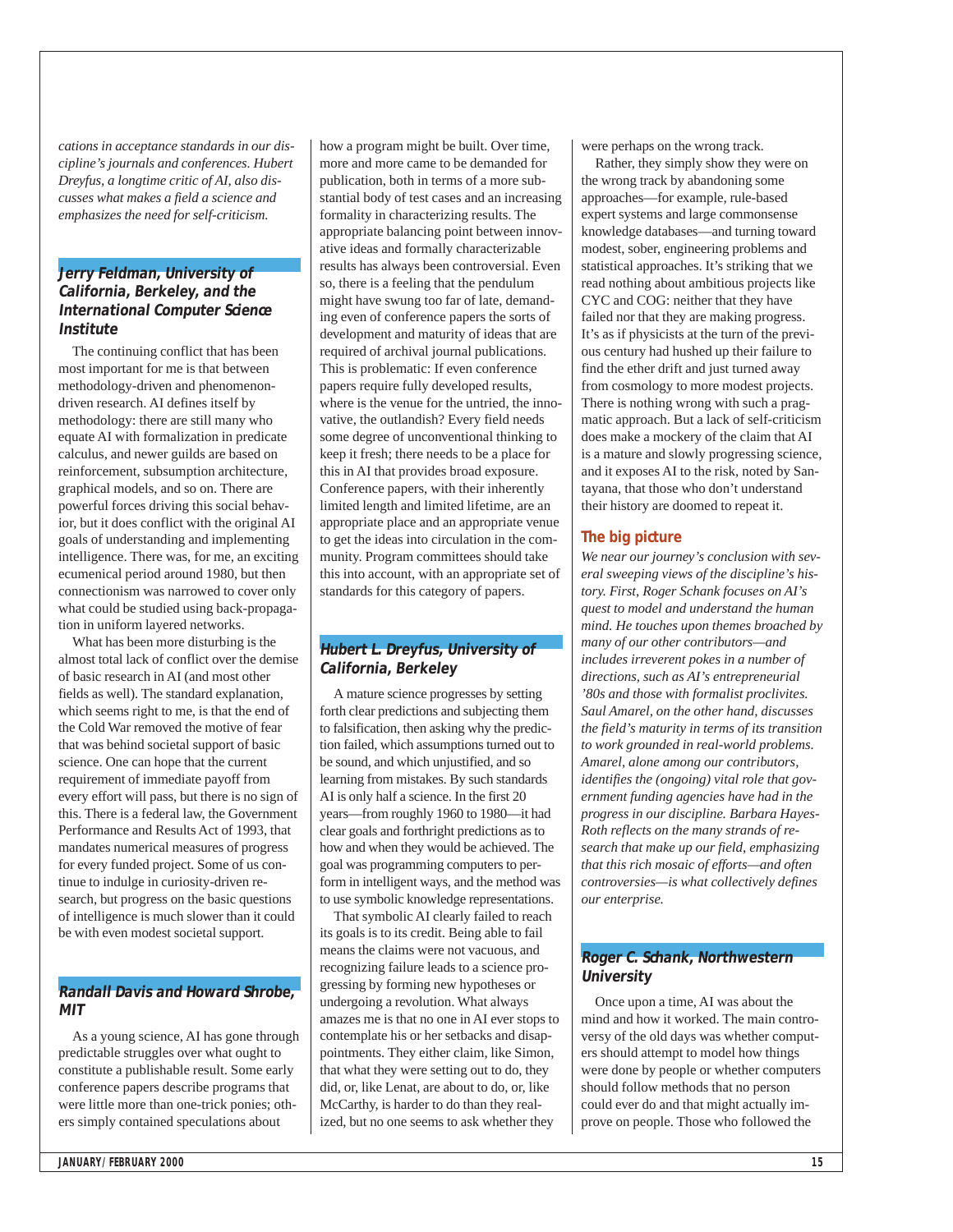first path considered themselves to be cognitive scientists. Those who followed the latter path were either engineers (anything that works is good) or formalists (mathematical elegance and the pretense of science were exciting to those folks).

The engineers had their day in AI for a while. They made promises of what could be done with rule-based systems that all the cognitive scientists knew could never be achieved. Unfortunately, the venture capitalists didn't know this, and AI went through a period of rapid expansion and just as rapid decline that still causes people in the business world to shudder at the mention of AI. The formalists seem to be in control these days, looking for more mathematics to put in their papers and trying ever harder to make it seem like AI is a science.

Cognitive science is still alive and well, but AI and cognitive science don't have much to say to each other any more. What I learned in attempting to model mind on a computer is that learning is the most interesting thing people can do and that to imitate real learning we must start at the beginning. We cannot just stuff a computer full of facts that someone else has learned. People learn by doing and so must computers. Computers will have to have things they can do, the ability to process and reflect upon what they have done, and a world with which to interact, in order to become sentient beings.

#### **Saul Amarel, Rutgers University**

The late '50s and '60s were AI's heroic age. Most of the key ideas and approaches in the field came up at that time. There was excitement in the air, and every new development was greeted with much enthusiasm by the few researchers (mostly in the US) who worked in the field. ARPA support, motivated primarily by the goal of developing computer-based approaches to complex decision-making processes in defense, was essential for getting AI research off the ground and for providing the continuity of support needed to build solid research teams in the area. Work on AI methods grew typically in the context of relatively simple tasks that were under complete control of the researcher, such as puzzles, games, and artificial environments. This was the age of discovery, invention, and constructive exploration, and there was a sense of being at the

cutting edge of computer science.

The '70s saw ambitious attempts to bring AI methods to problems of interpretation and diagnosis in science, medicine, and defense. Large bodies of domain knowledge were needed to solve such problems, and various issues of knowledge handling started to attract researchers' attention. The field of knowledge-based expert systems grew up in this period. It became increasingly apparent that the performance of AI systems depends on careful synergy with other computing assets machine architectures, languages, databases, and interfaces. Building a system that works well in the real world proved to require sizable amounts of time and effort. At the same time, some basic problems of representation, search, and reasoning that started to receive attention in the previous decade proved to be more difficult than originally expected. As the decade progressed, there was a growing criticism of AI in several quarters—both about its basic ideas and methods and about its (potential for) practical impact.

An important event of the '80s was the launching of the strategic computing program at ARPA. A central goal of the program was to bring AI out of the Lab, and to explore its power in solving complex realworld problems with the support of advanced high-performance computing and software technologies. This program contributed to substantial progress in AI and to a better integration of AI with other parts of the computing field. Interestingly, the major beneficiary of strategic computing was high-performance computing, which became the centerpiece of the HPCC national initiative that followed the strategic computing program.

At present, AI has reached a reasonable level of scientific maturity as part of computer science, and it looks more like a conventional discipline. There is steady incremental progress in the discipline. In several parts of the field, the emphasis is on refinement rather than on development of new ideas or exploration of new territory. I believe that the field will benefit enormously from the exposure to several demanding real-world challenges (such as problems in science and engineering and in management) in the context of several large initiatives where AI researchers can stress the boundaries of existing methods and explore new ideas as they interact with

researchers from other disciplines. The present surge of national interest in IS/IT research provides a promising environment for such a development to take place.

#### **Barbara Hayes-Roth, Stanford University**

In my opinion, the most interesting and persistent controversy in AI concerns the relationship between artificial intelligence and human intelligence. Like the bird to the flying machine, human intelligence was the founding inspiration for artificial intelligence. Almost immediately, there ensued a series of intense debates about whether we could, should, or even want to build machines that mimic human intelligence. Human intelligence has been viewed and then rejected as the manifestation of a particular mechanism to be replicated in silicon. But also like the bird, it has been viewed and then actively pursued as a functional demonstration of the behaviors to be performed by some to-be-determined alternative mechanism.

Some AI scientists meticulously study and recreate the performance properties of human intelligence, believing that "God is in the details." Other scientists, disdaining the human intelligence "airplane," claim to aim straight for the rocket of superhuman intelligence. Some researchers decompose human intelligence into complementary components and then focus on some of these in isolation from the others. Other researchers argue that only an integrated approach to the complete system can succeed. Some AI scientists see both human and artificial intelligence as the triumph of pure reason, whether that be logic, mathematics, statistics, or economics, while others build innovative application systems whose power derives from simple operations performed on expert or everyday knowledge.

Although there are many differences of opinion and even heated arguments in this multithreaded debate, there is also a continuing movement forward in our understanding of and capabilities for artificial intelligence. The only position that I find discouraging is the premature conclusion of impossibility. Some reach this conclusion based on the observation that we have not yet achieved a spectacular success. But how can we give up after such a small effort in our young field? Others conclude impossi-